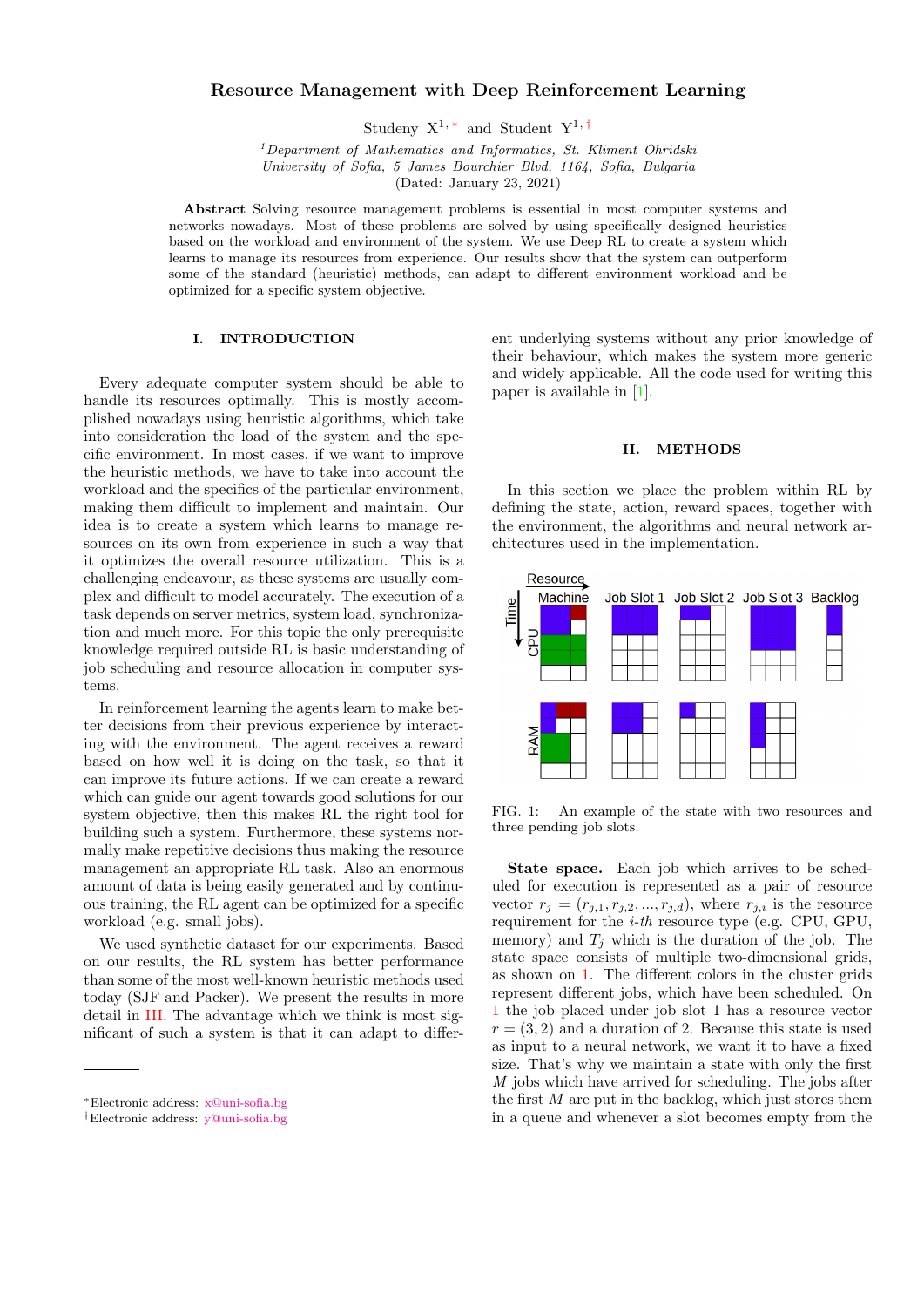queue, a job is transferred from the backlog to that particular slot. The whole state of the system consists of the machine grid, the grids of the different jobs in the work queue and the grid of the backlog. Representing the state space in such a way also makes the action space linear in the size of the work queue.

Action space. The agent will pick actions based on a policy, which is the probability of picking an action in a given state. As we mentioned we keep a state with a fixed size M, but because the agent may want to schedule any subset of these  $M$  jobs and for this problem there can be over  $2^{100}$  such pairs thus making it impossible to store them all in memory. The approach which we have adapted is to have an action space with size  $M + 1$ , where  $\alpha$  action  $= i$  means that the agent wants to schedule the job at that particular index in the working queue and the last action at index  $M + 1$  is the void action. In order to allow the agent to schedule any subset of the M jobs currently in the queue, on each time step time gets frozen, until the agent picks the void action or an invalid action. Invalid action is when the agent tries to schedule a job at index i, but the working queue does not contain a job at that index.

Reward space. The reward signal which we used is created so that we can make the agent optimize the system objective, which in our case is the average job slowdown. The average slowdown is calculated by the formula  $\frac{1}{|J|} \sum_{j \in J} \frac{C_j}{T_j}$  $\frac{C_j}{T_j}$ , where J is the set of jobs currently in the system,  $C_i$  is the finish time of the job i.e. the time between entering the system and finishing execution. This is divided by  $T_i$  which is the length of the job. By adding this normalization we prevent the system from biasing towards large jobs. To optimize this objective our reward is  $\sum_{j\in J}\frac{-1}{T_j}$ . When the discount factor is set to 1, the cumulative reward is the same as the negative of the sum of the job slowdowns for some time step  $t$ . It is therefore possible by changing the reward to make the system optimize for different objective e.g. completion time or maximum resource utilization.

Environment. The environment is represented as a cluster with d resource types and each type is a grid with height 20t and width 1r where each square on the grid represents a workload and duration of 1 for that particular resource type. For example on [1](#page-0-2) there are 3 jobs currently running in the cluster presented with different colors for clarity, 3 jobs waiting to get scheduled in the working queue and 2 jobs in the backlog. The green job, which is currently running in the machine has a resource vector  $r = (3, 2)$  and a duration of  $T = 2$ , which means that it will finish for 2 time steps and will require 3 units of CPU and 2 units of RAM in order to complete successfully. This environment has some simplifications from a real cluster, like currently it does not support preemption [\[2\]](#page-4-1) or job fragmentation [\[3\]](#page-4-2). Even though, this simplifies the task from the real one, it still captures the essential characteristics of job scheduling.

Algorithms. We use deep neural network with one hidden layer to represent the policy  $\pi_{\theta}(s, a)$ . RL with



<span id="page-1-0"></span>FIG. 2: Reinforcement learning with policy represented as Deep Neural Network

policy as Deep Neural Network is shown on [2.](#page-1-0) We have used RL algorithms that perform gradient-descent on the policy parameters. More specifically the algorithm which we used and which is also used in the original paper [\[4\]](#page-4-3) is REINFORCE [\[5\]](#page-4-4). In general these algorithms are known as policy gradient methods. The idea of policy gradient is to estimate the gradient by observing the trajectories  $\tau$ which we get by following the policy and then update the parameters  $\theta$  of the policy using gradient descent. As we know, in RL the overall goal is to maximize the objective J which is the expected cumulative discounted reward:

$$
J = \mathbf{E}_{\tau \sim P_{\pi}} [G(\tau) | S_{t=0} = s_0], \quad G(\tau) = \sum_{t=1}^{T} r(s_t, a_t)
$$

The gradient of the objective with respect to  $\theta$  is:

$$
\nabla_{\theta} J(\theta) = \nabla_{\theta} \mathbf{E}_{\tau \sim P_{\pi}} \left[ \sum_{t=1}^{T} r(s_t, a_t) | S_{t=0} = s_0 \right]
$$

However, we don't know the transition probabilities  $p(s'|s, a)$  and because of that we have to estimate the gradient from samples. The initial state distribution and the transition probabilities are independent of  $\theta$ , therefore using the definition of  $P_{\pi_{\theta}}$  we see that:

$$
\nabla_{\theta} P_{\pi_{\theta}}(\tau) = \nabla_{\theta} \pi_{\theta}(\tau), \text{ where } \pi_{\theta}(\tau) = \prod_{t=1}^{T} \pi(a_t | s_t)
$$

Now, using MC we can estimate the gradient from a sample of multiple trajectories.

$$
\nabla_{\theta} J(\theta) = \mathbf{E}_{\tau \sim P_{\pi}} \left[ \nabla_{\theta} \log P_{\pi_{\theta}}(\tau) G(\tau) \right]
$$

After that we update the policy parameters via gradient descent using the following rule:

$$
\theta \leftarrow \theta + \alpha \sum_{j=1}^{T} \nabla_{\theta} \log \pi_{\theta}(\tau_j) G(\tau_j)
$$

However, this has a problem which occurs due to high variance of the gradient estimate. That's why we have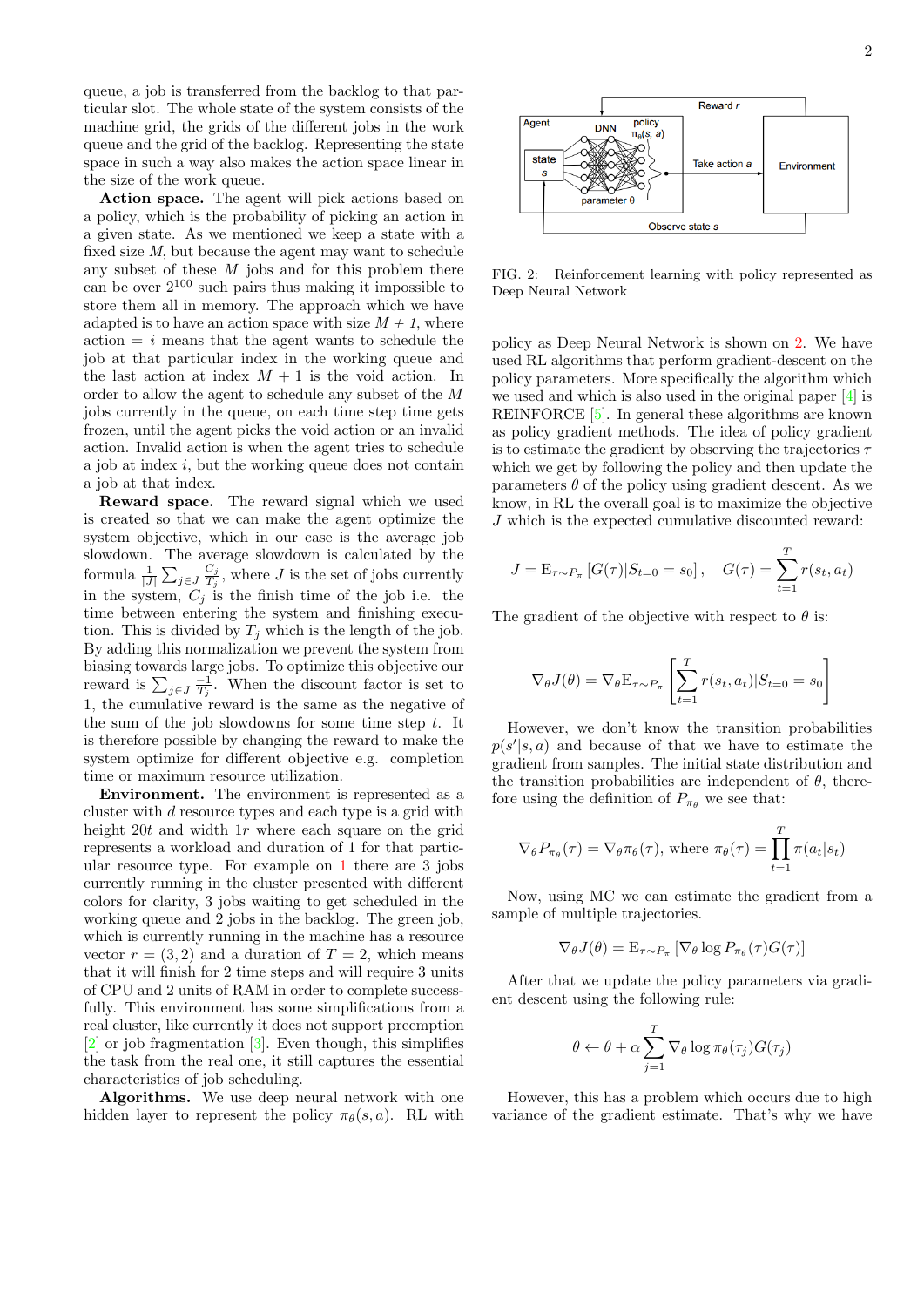used a variant of the REINFORCE [\[5\]](#page-4-4) algorithm, which reduces the variance by subtracting a baseline value from each return  $G(\tau_i)$ . Our update rule has the form:

$$
\theta \leftarrow \theta + \alpha \sum_{j=1}^N \sum_{t=1}^T \nabla_{\theta} \log \pi_{\theta}(a_t^j | s_t^j) \left[ \sum_{t'=t}^T r(a_{t'}^j | s_{t'}^j)) - b \right]
$$

The overall effect is that by doing this we reinforce actions which lead to better returns in general.

To further improve performance of policy gradient algorithm we examined the Natural policy gradient approach described in [\[6\]](#page-4-5). Ordinary gradient descent methods typically search for the smallest parameter change  $\Delta\theta$  which causes the biggest negative change of the loss function and they generally perform very well on supervised learning tasks. However, RL introduces a further problem - the non-stationarity of the space, so the search is now oriented to finding the biggest  $\Delta\theta$  which induces the smallest change in the policy, but in the right direction. We need to establish a distance measure between the distributions of the current policy and the updated one. When dealing with Euclidean parametric space the distance measure is:

$$
\|\theta - \theta'\|^2 = \sqrt{(\theta - \theta')^2}
$$

where  $\theta' = \theta + \Delta\theta$  is the new policy. However, normally the parametric space of a RL task has a Riemannian metric structure, introduced in [\[7\]](#page-4-6), so another metric should be applied to measure distance in Riemannian sense. One common measurement of the statistical distance between two distributions  $p$  and  $q$  is the Kullback-Leibler (KL) divergence ([\[8\]](#page-4-7)):

$$
D_{KL}(p||q) = \mathcal{E}_{x \sim p} \left[ \log \frac{p(x)}{q(x)} \right] = \int p(x) \log \frac{p(x)}{q(x)}
$$

The KL divergence has the property of not being symmetrical  $(D_{KL}(p||q) \neq D_{KL}(q||p))$ , so most commonly the symmetric KL divergence is used, also called Jensen-Shannon (JS) divergence:

$$
D_{JS}(p||q) = \frac{D_{KL}(p||q) + D_{KL}(q||p)}{2}
$$

In cases when symmetric KL divergence is used to measure the distance between two distributions, the corresponding Riemannian metric is the Fisher information matrix (FIM), defined as the Hessian matrix of the KL divergence around  $\theta$ :

$$
F(\theta) = \nabla^2 D_{JS} (\pi_{\theta}(a_t, s_t) || \pi_{\theta'}(a_t, s_t)) \big|_{\theta=0}
$$

This equation requires that second order derivatives are calculated, they are complex and heavy to obtain, especially when  $\theta$  parameters are too many. For this reason we use another formula making use of the log probabilities of the distribution:

$$
F(\theta) = \mathcal{E}_{\pi_{\theta}} \left[ \nabla_{\theta} \log \pi_{\theta} \left( \nabla_{\theta} \log \pi_{\theta} \right)^{T} \right]
$$

The Fisher information matrix is useful as it allows to locally approximate the KL divergence between two distributions (when  $\Delta\theta$  is small). Using a second order Taylor expansion we get:

$$
D_{JS}(p||q) \approx \Delta \theta^T F(\theta) \Delta \theta
$$

The KL divergence is then locally quadratic, which means that the update when performing gradient descent optimization will be linear. With natural gradient descent we move along the statistical manifold defined by p updating the gradient of  $J(\theta)$  using the local curvature of the KL-divergence surface, meaning that we move in the direction of  $\tilde{\nabla}_{\theta} J(\theta)$  - the natural gradient of  $J(\theta)$ :

$$
\tilde{\nabla}_{\theta}J(\theta) = F(\theta)^{-1}\nabla_{\theta}J(\theta)
$$

In this sense Natural gradient descent moves in the direction:

$$
\Delta \theta = - \alpha \tilde{\nabla}_{\theta} J(\theta)
$$

where  $\alpha$  is the step size. Finally, the update rule becomes:

$$
\theta' = \theta - \alpha \tilde{\nabla}_{\theta} J(\theta)
$$

We estimated  $F(\theta)$  using the empirical Monte Carlo methods described in [\[9\]](#page-4-8).

### <span id="page-2-0"></span>III. RESULTS

We built setup similar to the one described in [\[4\]](#page-4-3). We have a fixed job arrival rate which is used to regulate the load of the cluster. The duration of each job is chosen uniformly between 1t and 3t with  $80\%$  probability for these so called small jobs and the rest are also chosen uniformly between  $10t$  and  $15t$  - big jobs. The cluster has 2 resources, each with capacity  $1r$  and each job has a dominant resource, which is randomly picked. The resource demands of each job are between 0.25r and 0.5r for the dominant resource and between 0.05r and 0.1r for the other resource. The deep neural network has one hidden layer, which has 20 neurons and the cluster has a fixed 20t duration for scheduling incoming jobs. The work queue from which the agent chooses jobs for scheduling has a fixed size of 10, but the agent can also observe all the other jobs in the backlog, which also has s fixed size of 60. In each training iteration we run 20 MC simulations for each job set and after that the policy parameters get updated using ADAM [\[10\]](#page-4-9) with a learning rate of 0.001. The size of each job set is also fixed and based on the job rate the overall cluster load can be regulated and estimated. The calculation of the cluster load is not specified in the original paper  $[4]$ , so we have come up with the following formula for estimating it:  $L = Q + M$ , where Q is the load of the working queue and  $M$  is the machine load.  $Q = \frac{\text{jobs in the queue}}{\text{queue size}}$  and  $M = \frac{1}{K} \sum_{i=1}^{K} R_i$ , where  $R_i = \frac{\text{unavailable slots}}{\text{all slots}}$  is the load of the *i-th* resource type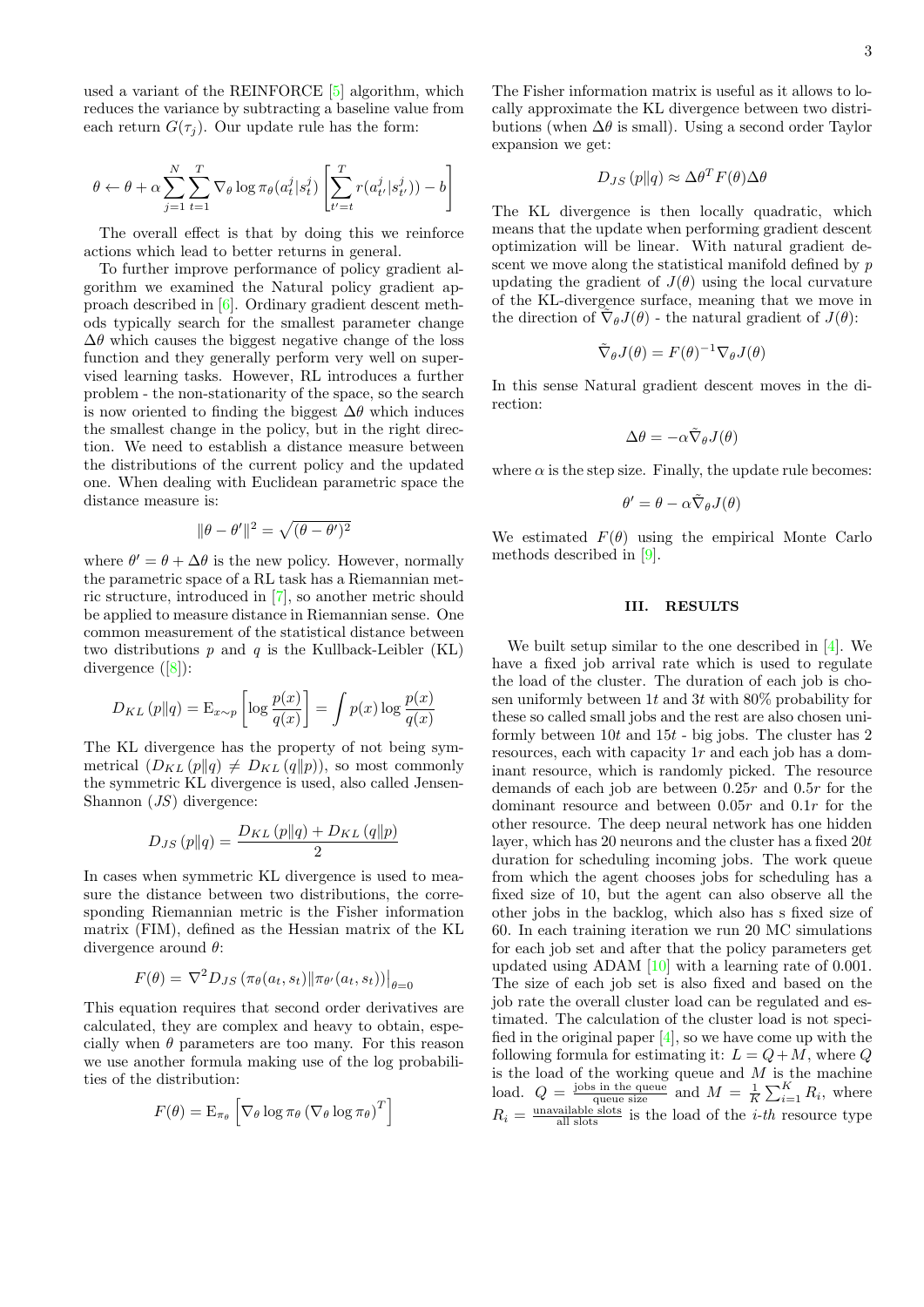in the cluster. In the results which we show we have used  $r = 50$  and  $t = 3$ . The objective which we measure is the average job slowdown for each episode. On [3](#page-3-0) we have shown the average slowdown and the mean reward with its variance achieved at each iteration during training. The results shown are from training for 1000 episodes and cluster load of around  $70 - 80\%$ .



<span id="page-3-0"></span>FIG. 3: Average slowdown and the mean final reward with its variance for 1000 episodes.

We have compared the Deep RL algorithm with the two most well-known job scheduling algorithms today - SJF and Packer. The SJF algorithm allocates jobs in a increasing order of their duration and the Packer algorithm allocates jobs by picking the one with the highest dot product of job resource vector and machine resource vector as described in [\[11\]](#page-4-10). We have compared them based on the system objective for which the training was done - the average job slowdown and cluster load approximately 70-80%. The comparison results are plotted on [4.](#page-3-1)



<span id="page-3-1"></span>FIG. 4: Average slowdown of the Deep RL, Packer and SJF algorithms for cluster load approximately 70-80%

As we can see SJF performs better than Packer because it allocates the smallest jobs first. The Deep RL algorithm performs slightly better than the SJF algorithm, because it is able to learn that it is optimal to keep some resources free in the cluster in order to be able to schedule future arriving small jobs as fast as possible thus reducing the average slowdown. Optimization for other objectives is also possible by crafting the appropriate reward. For example to optimize for average completion time we can use as reward at each timestep  $-|J|$ , which is the negative number of unfinished jobs currently in the system or for average resource utilization we can use the computed system load, because higher load = better resource utilization. The major advantage of such an algorithm over the other heuristic algorithms is that it can adapt to different underlying systems, without any prior knowledge of their behaviour and optimize for different objectives. These facts make the system more generic and widely applicable. We also made an attempt to implement Natural policy gradient algorithm, described in [\[6\]](#page-4-5), but unfortunately a working solution could not be achieved. Reasons why the policy network could not converge are not at full extent clear, but several anomalies were found, namely the Fisher information matrix was too large to populate memory, so tests had to be conducted with the compact environment state which is not so representative as the complete state. What is more, the training of the network slowed down by a factor of 4 per iteration. This happened because of the exhaustive Monte Carlo approximation of  $F(\theta)$ . In an attempt to enforce faster convergence we also tried some of the methods described in  $[12]$ . In that approach the step size is assigned:

$$
\alpha = \sqrt{\frac{2\epsilon}{\nabla_{\theta}J(\theta)^{T}F(\theta)\nabla_{\theta}J(\theta)}}
$$

where  $\epsilon$  is a small arbitrary value. The term under the root appeared to become negative despite our numerous attempts to find a solution. One speculation on why this happened is that  $F(\theta)$  is an approximation of the real Fisher matrix and does not have the actual values that have to be there.

### IV. CONCLUSION AND OUTLOOK

In this final project paper we have reproduced some of the results from  $[4]$  and we show that it is appropriate to use Deep RL methods to manage job scheduling systems. Our RL agent can directly learn from experience and has better performance than the heuristic methods for solving these type of problems, so it definitely can be used as their replacement. The model has some limitations as also stated in [\[4\]](#page-4-3), for example it does not model the dependencies between different jobs (shared memory, CPU cache etc.), does not include job fragmentation and the job scheduling is non-preemptive, which simplifies the overall problem. However, even with these simplifications the model captures the essentials of a job scheduling cluster. Finally, we think that these limitations open some new direction for research and once overcome the model will become more realistic and can be deployed to a physical cluster for real testing.